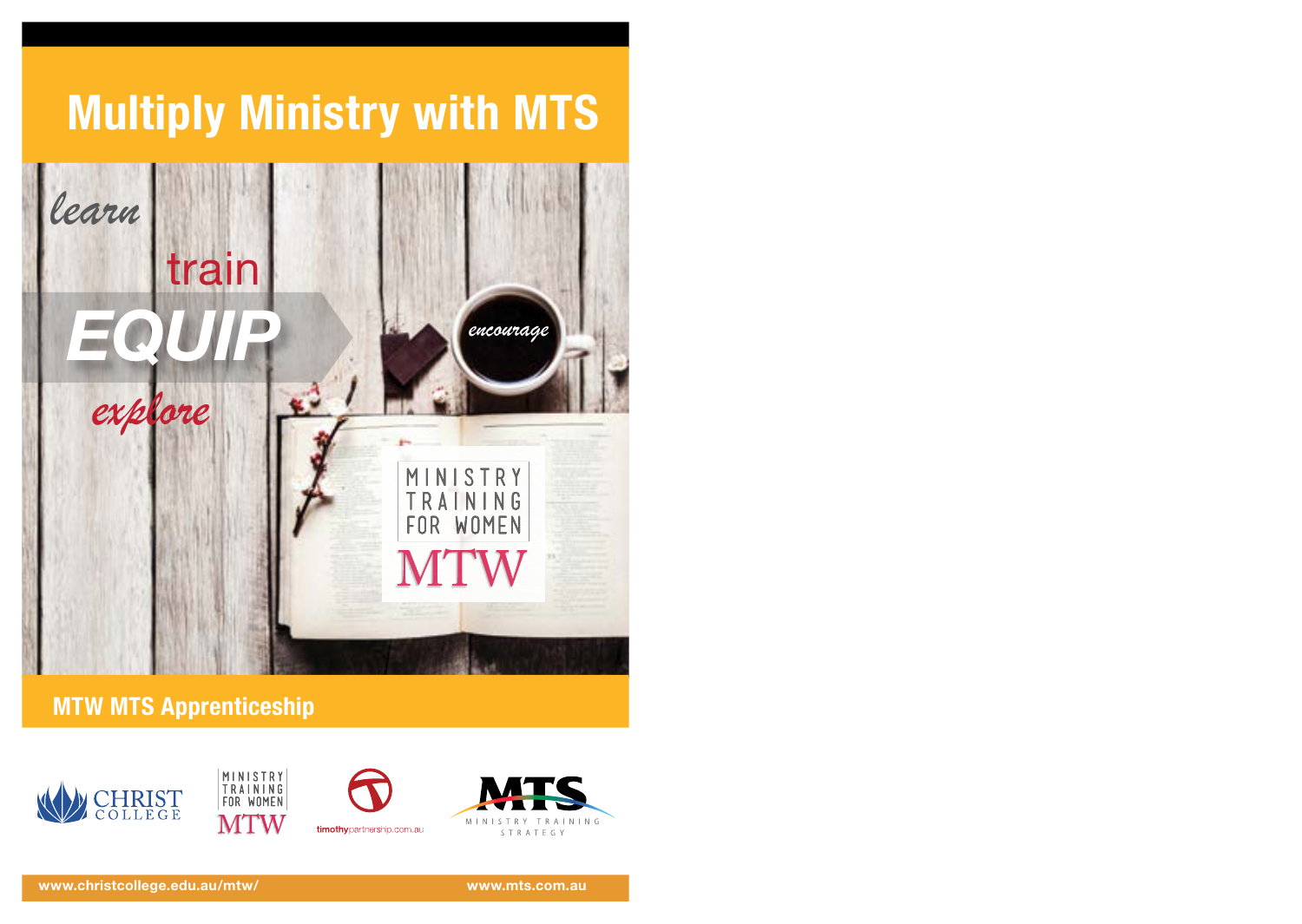### **What is MTW?**

MTW (Ministry Training for Women) is designed to prepare women for all types of ministry. With teaching and mentoring components, and the chance to discuss topics with other women, MTW is a tailored course that equips women to serve Christ in every sphere of life.

### **Who would do an MTW MTS Apprenticeship?**

Women who have caught a vision for word-based ministry and want to grow in Christ-like character, conviction and ministry competency including:

- Mums who are empty nesters
- Wives of theological college students
- Single women working part-time
- Wives of pastors and AFES workers
- Mothers whose youngest child has gone to school

• Lead Children and Youth Ministry

• Outreach in your networks

- **What will an MTW MTS Apprenticeship equip you to do?**
- Read the Bible one-to-one
- Pastoral caring for women
- Lead Bible studies



The MTS curriculum, combined with the specialised MTW training of Christ College, is designed to help women apprentices work out how their gifting from God might most productively be used to grow God's Kingdom in the future.

### **MTW MTS Scholarships**

Many churches and other ministries sponsor scholarships to enable students to complete an MTS pathway. Any woman seeking to undertake an MTW MTS Apprenticeship is encouraged to apply for an "MTS Scholarship" to support them on their journey.

An MTS Scholarship ensures that the Certificate course fees are covered without impacting the family budget, and that no course fee debt is accumulated.

*"If a person wants to be a farmer long term, they don't start off at Agricultural College as a first port of call. They need to head off first to a farm and work alongside an experienced farmer for a couple of years. They need to live through a couple of cycles of the seasons. They need to know what it is like to deliver*  lambs in the middle of the night, harvest the grain before it is destroyed by rain *and grapple with the blurred boundaries between work and rest."* 

*Ben Pfahlert, MTS Director*

### **The MTW MTS Apprenticeship**

Being an MTW MTS Apprentice involves undertaking a two year program combining theological study with the opportunity to gain Gospel ministry experience through active participation in evangelism and Bible teaching, all under the care and guidance of a trainer.

The MTW apprenticeship includes training specifically designed to equip you for word-based ministry to women and children.

As women lead busy lives, juggling multiple roles and responsibilities, the MTW MTS Apprentice has been designed to fit into the time-window of 9.30am to 2.30pm 3 days per week during school term time, plus church-based ministry on Sundays.

To see an example of what your week could look like, please refer to the diagram on page 5.

### **The MTS Curriculum**

MTS has developed an apprentice curriculum that has both compulsory and optional elements. It is a flexible curriculum that can be adapted to an apprentice's context.

| The MTS Apprenticeship Curriculum grows leaders in 8 learning areas: |                                 |  |
|----------------------------------------------------------------------|---------------------------------|--|
| 1. Bible Study                                                       | 5. Evangelism and World Mission |  |
| 2. Thinking Theologically                                            | 6. Teaching the Bible           |  |
| 3. Prayer and Godliness                                              | 7. Training Others in Ministry  |  |
| 4. Relationships in Ministry                                         | 8. Leadership                   |  |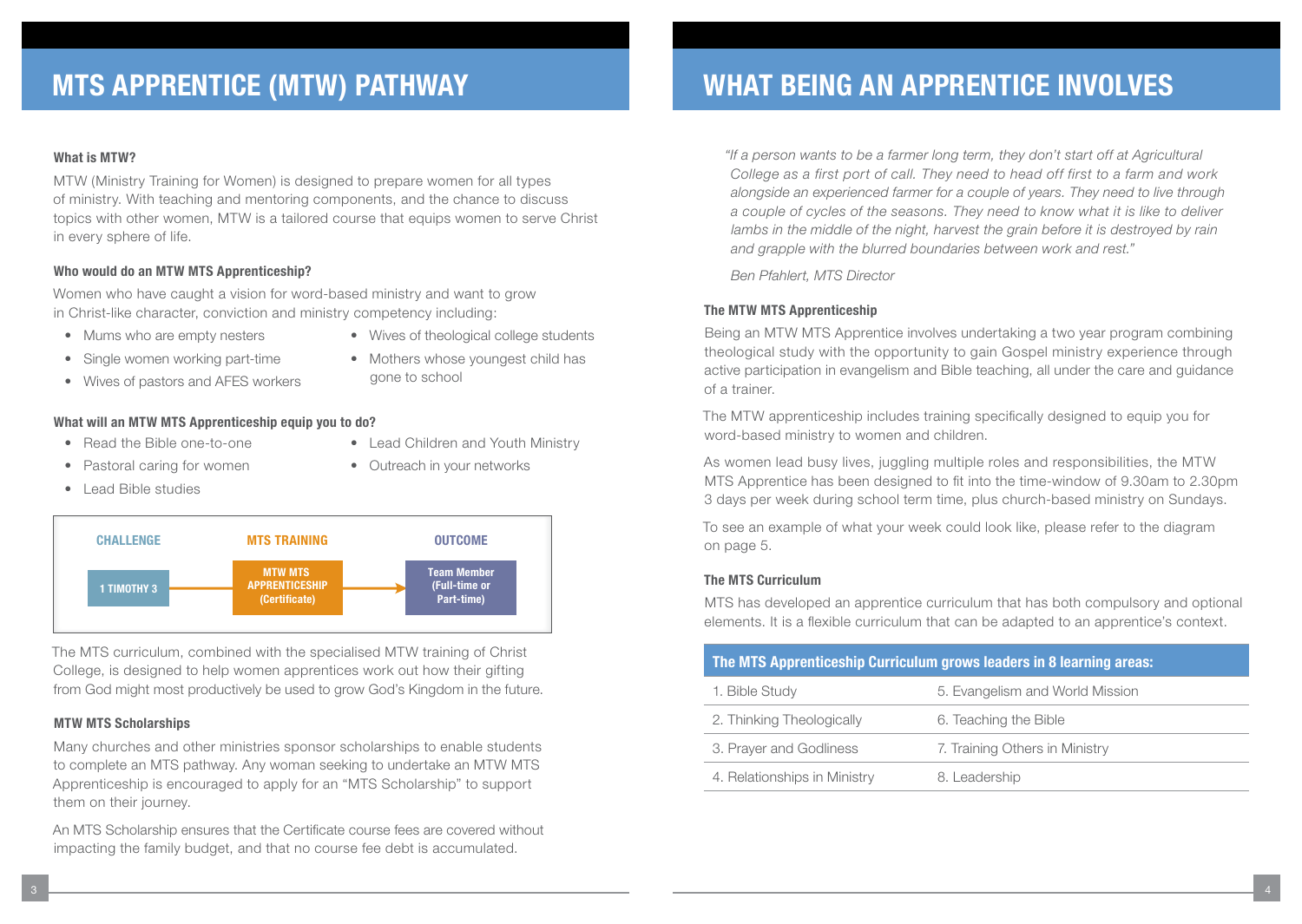### **Year A (of alternating years) – A Biblical Foundation for Ministry**

|                    | SEMESTER 1 - Five Mondays (10:30am-1pm)                                                                     |
|--------------------|-------------------------------------------------------------------------------------------------------------|
| <b>Fortnight 1</b> | <b>A Biblical Framework of Ministry</b>                                                                     |
| <b>Fortnight 2</b> | <b>A Bible Overview</b>                                                                                     |
| <b>Fortnight 3</b> | How to read and Interpret the Bible, and A Biblical Framework of Ministry by Women<br>and to Women (Part 1) |
| <b>Fortnight 4</b> | A Biblical Framework of Ministry By Women and to Women (Part 2)                                             |
| <b>Fortnight 5</b> | <b>Building a Women's Ministry</b>                                                                          |
|                    | <b>SEMESTER 2 – Five Mondays (10:30am-1pm)</b>                                                              |
| <b>Fortnight 1</b> | Women in the Church – A Historical and Biblical Perspective (Part 1)                                        |
| <b>Fortnight 2</b> | Women in the Church – A Historical and Biblical Perspective (Part 2)                                        |
| <b>Fortnight 3</b> | A Biblical Critique of Historical Models of Women in Ministry                                               |

**Fortnight 4** Feminism and The Christian Response **Fortnight 5** Building and Working in Children's Ministry

**Year B (of alternating years) – Teaching and Applying the Bible to Women**

| <b>SEMESTER 1 - Five Mondays (10:30am-1pm)</b> |                                                                            |  |
|------------------------------------------------|----------------------------------------------------------------------------|--|
| Fortnight 1                                    | <b>Christian Worldview and Biblical Principles for Pastoral Care</b>       |  |
| <b>Fortnight 2</b>                             | A Biblical Framework of Marriage and Motherhood                            |  |
| Fortnight 3                                    | <b>Biblical Teaching on Singleness, Divorce, Re-marriage and Widowhood</b> |  |
| <b>Fortnight 4</b>                             | <b>Leading Bible Study Groups</b>                                          |  |
| Fortnight 5                                    | <b>Evangelism and Women</b>                                                |  |

### **SEMESTER 2 – Five Mondays** (10:30am-1pm)

| Fortnight 1        | <b>Dealing with Conflict</b>                           |
|--------------------|--------------------------------------------------------|
| <b>Fortnight 2</b> | <b>Self Care and Avoiding Burnout in Ministry</b>      |
| <b>Fortnight 3</b> | <b>Sexual and Mental Health in the Seasons of Life</b> |
| <b>Fortnight 4</b> | One to One Bible Reading and Discipleship              |
| <b>Fortnight 5</b> | <b>Pastoral Care in Grief</b>                          |

*Please note that the content of the Christ College MTW training program is subject to change.*



### **PASSING THE BATON BY COLIN MARSHALL**

A guide for both apprentices and trainers.

What a ministry apprenticeship is about and the resources needed for making ministry apprenticeships happen.

### **USEFUL INFORMATION**

### **An MTW MTSer's Week at a Glance\***

|      | <b>Mon</b>          | Tue                       | <b>Wed</b>                | <b>Thurs</b> | Fri | Sat | <b>Sun</b>                                                        |
|------|---------------------|---------------------------|---------------------------|--------------|-----|-----|-------------------------------------------------------------------|
|      |                     |                           |                           |              |     |     |                                                                   |
| 9:30 | <b>Study</b><br>Day | <b>Ministry</b><br>Day #1 | <b>Ministry</b><br>Day #2 |              |     |     | <b>Serve at Church</b><br>(as agreed with your<br>mentor/trainer) |
| 2:30 |                     |                           |                           |              |     |     |                                                                   |

*\*School term time only*

### **Ministry Day-time Activities (During School Term Only):**

- One-to-one bible reading (2 x women)
- Lead bible study (weekly)
- Meet with your trainer (weekly)
- Other activities as determined with your trainer

### **Study Day-time Activities (During School Term Only)**

- 10 X MTW Lectures/Seminars per annum
- 4 X Timothy Partnership online Certificate units
- Homework from MTW and Timothy Partnership subjects
- Note: MTW women have full access to the Christ College Library

| <b>Semester 1</b>         | <b>Semester 2</b>                        | <b>Semester 3</b>       | <b>Semester 4</b>                       |
|---------------------------|------------------------------------------|-------------------------|-----------------------------------------|
| <b>MTW-10x LECTURES</b>   |                                          | <b>MTW-10x LECTURES</b> |                                         |
| <b>New Testament</b>      | <b>Christian Belief</b>                  | <b>Old Testament</b>    | <b>Lay Ministry</b><br><b>Field Ed.</b> |
| <b>Intro Study Skills</b> | <b>Developing</b><br><b>Study Skills</b> | Elective <sup>*</sup>   | Apprenticeship<br><b>Project</b>        |

\* Electives: Introduction to Pastoral Care, Teaching Christian Faith in the Classroom, Religious Education, Christian Leadership and Management.



### **ALL FOR THE KINGDOM BY BEN PFAHLERT & KATIE OMROD**

A very practical and realistic tool for those that the Holy Spirit is prompting to pursue full time gospel ministry.

We recommend reading these books if you are considering becoming an MTW MTS Apprentice.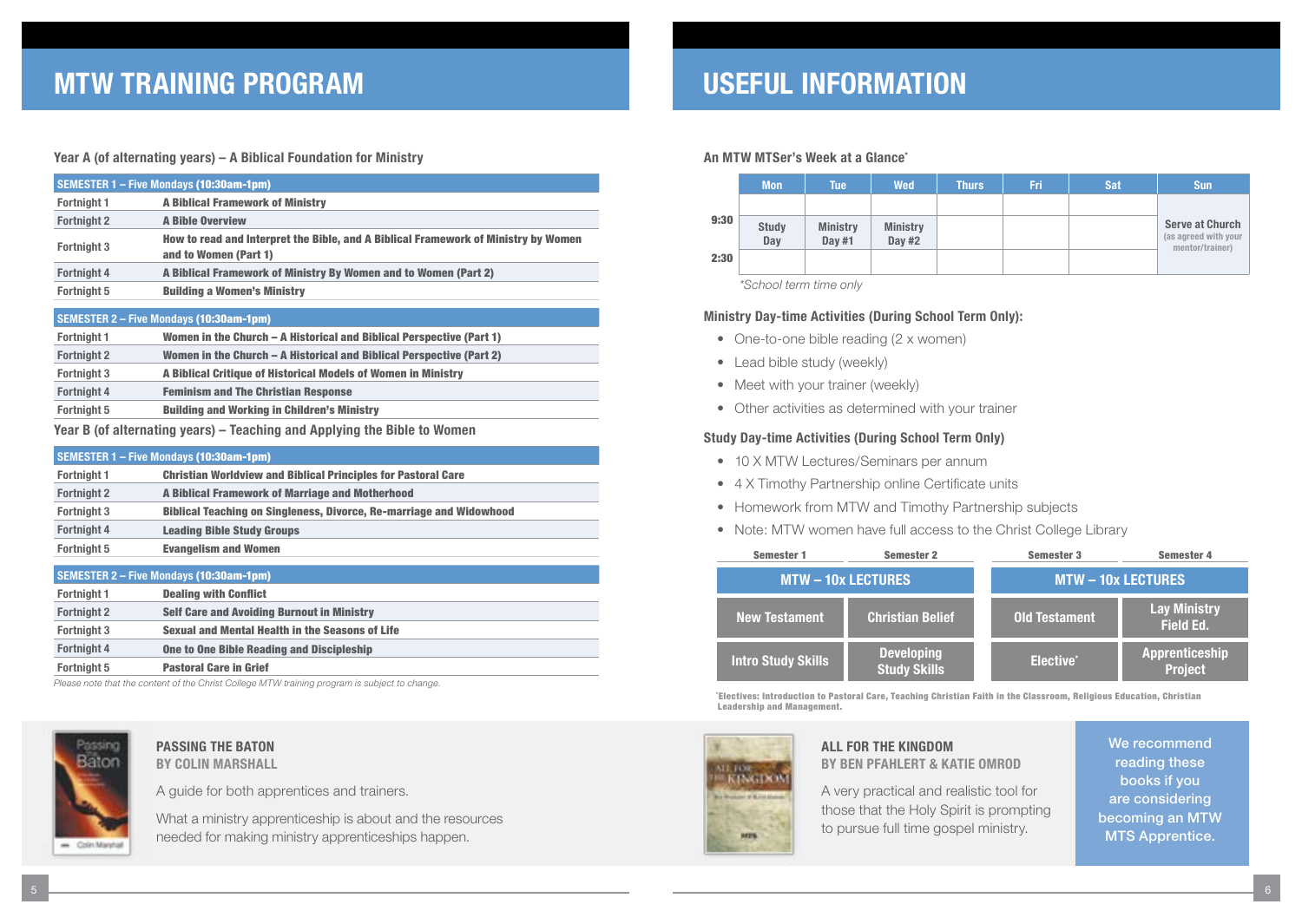## **THE MTW MTS APPRENTICE SCHOLARSHIP**